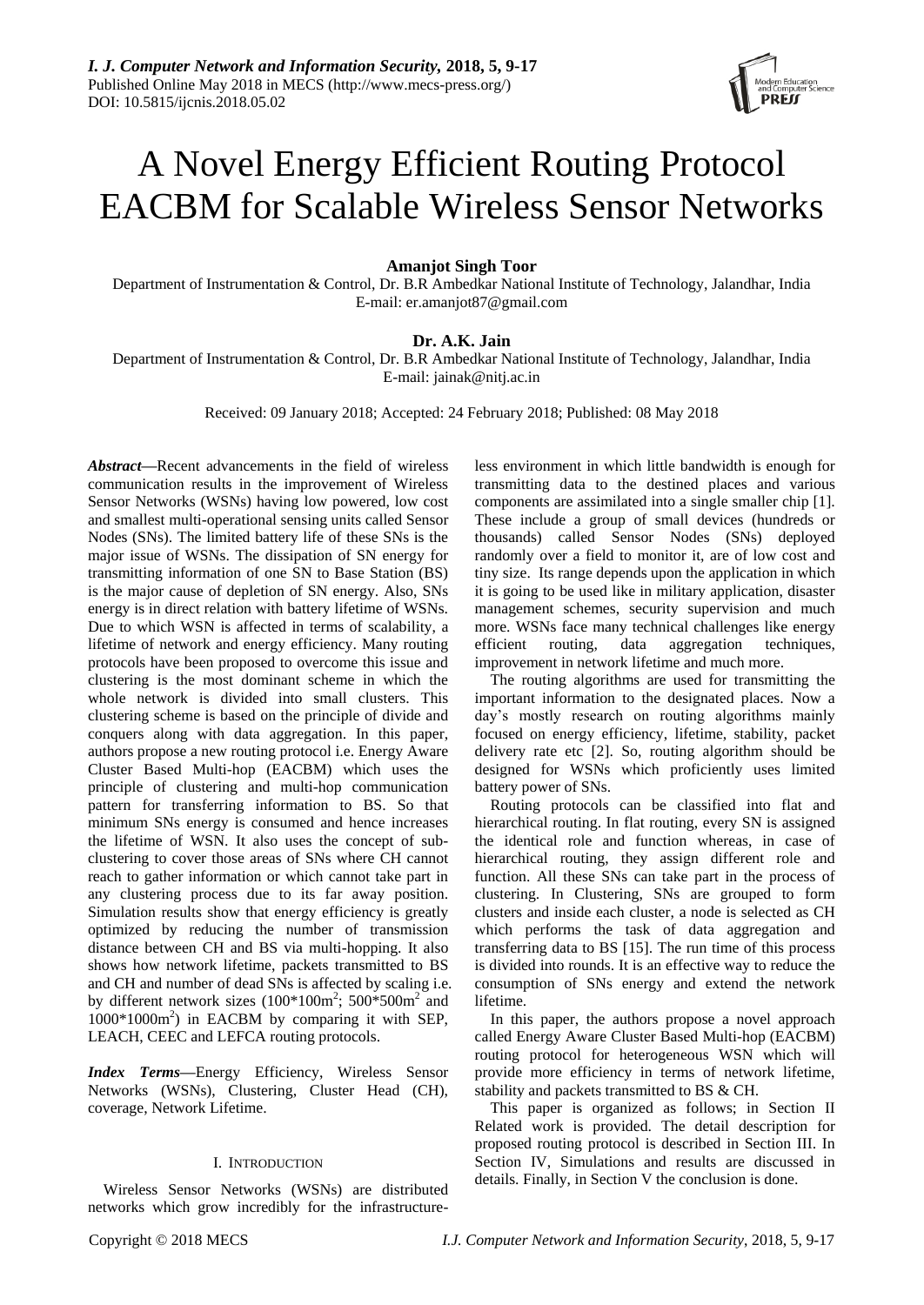# II. RELATED WORK

LEACH (2000) [4] is the pioneer centralized cluster based routing protocol for homogeneous WSN environment wherein the formation of clusters and the selection of CH is on the basis of probability equation. Also, LEACH provides improvement when compared with direct communication but it fails in the case of heterogeneous WSN.

Stable Election Protocol (SEP) (2004) [5] was first introduced into the study the impact of energy heterogeneity on WSNs and to enhance the stable region. It includes two level of heterogeneity which means it uses 2 types of SNs i.e. Normal SNs and Advance SNs. Advance SNs have more energy with respect to Normal SNs. But its performance decreases to the minimum when more than 2 level of heterogeneity is considered.

Distributed Energy Efficient clustering (DEEC) (2006) [6] was proposed to deal with the challenges of multilevel heterogeneous WSNs. In DEEC algorithm, CHs are selected on the strength of probability equation according to the ratio of remaining energy of each SN and the average energy of the sensor network. Due to this, the network scalability is enhanced when compared with SEP and ESEP.

Multi-hop LEACH (MLEACH) (2007) [7] tries to overcome this issue of LEACH by introducing the concept of scalability along with multi-hop inter-cluster communication. This improvement of MLEACH still it fails to implement it in heterogeneous WSN environment.

Centralized Energy Efficient Clustering (CEEC) (2012) [8] routing protocol is for a three-level heterogeneous network in which entire network is isolated into 3 equal regions and inside each region, SNs having same energy level are deployed. This enhances the lifetime and throughput of the network.

Orphan node LEACH (O-LEACH) (2016) [9] is particular routing protocol which are used for covering SNs which lies far away from CH or where CH cannot reach to collect data because it may be the case that those

far away SNs may contain some relevant data which are required in some particular type of application. It outperforms in case of network connectivity between SNs and coverage of whole WSN environment as compared to LEACH and other routing protocols.

Low Energy Fixed Clustering Algorithm (LEFCA) (2016) [10] is an algorithm where clusters are formed in the set-up phase and all SNs which become the member of the particular cluster will remain inside that cluster throughout the lifetime of the network. This enhances the lifetime and decreases the energy dissipation of sensor network.

A state-of-art comparison of these existing cluster based routing protocols is presented in Table 1. The proposed EACBM routing protocol covers all these features like heterogeneity, scalability, multi-hoping, inter-cluster communication, connectivity, tackle unattended area and are well used for large area applications.

## III. PROPOSED ROUTING PROTOCOL

In this, a new energy efficient routing protocol called EACBM for WSNs is proposed with the aim to enhance the network lifetime, scalability, energy efficiency, connectivity, and coverage.

## *A. Assumptions*

- Every SN should be deployed randomly over an area and are static after deployment.
- All SNs have information for BS.
- SNs are heterogeneous in nature.
- SNs cannot be re-energized after deployment and should be considered dead after depletion of their energy.
- One Base Station (BS) should be there in WSN whose position is at the centre of the network and is stationary after its deployment.

| Features                             | <b>LEACH</b>   | <b>MLEACH</b> | SEP, DEEC | <b>CEEC</b> | <b>O-LEACH</b> | <b>LEFCA</b>   |
|--------------------------------------|----------------|---------------|-----------|-------------|----------------|----------------|
| Heterogeneous                        | N <sub>0</sub> | No            | Yes       | Yes         | N <sub>0</sub> | No             |
| Scalable                             | N <sub>0</sub> | No            | Yes       | No          | No             | No             |
| Tackles unattended area              | N <sub>0</sub> | Yes           | No        | No          | Yes            | No             |
| Multi-hoping                         | N <sub>0</sub> | Yes           | No        | No          | N <sub>0</sub> | No             |
| Inter-cluster<br>Communication       | N <sub>0</sub> | Yes           | No        | No          | N <sub>0</sub> | No             |
| Connectivity/Coverage                | N <sub>0</sub> | No            | No        | No          | Yes            | No             |
| Applicable for large area<br>network | N <sub>0</sub> | No            | No        | No          | N <sub>0</sub> | N <sub>0</sub> |

Table 1. A state-of-art Comparison of Existing Cluster based Routing Protocols

# *B. Basic Concept*

The main emphasis during designing of an algorithm is that WSNs are deployed in large area network, so to minimize its SN energy consumption for long distance transmission. Connectivity of SNs with CH is also a concern while designing an algorithm, so that, no SN is left behind which cannot transmit its information to CH. Because it may be the case that, those SNs collect some important information which may be useful for some specific application.

The proposed EACBM routing protocol follows two models; Network model (Cluster formation and CH selection) for Setup phase and Radio energy model (energy consumed during transmission and reception) for Steady-State phase.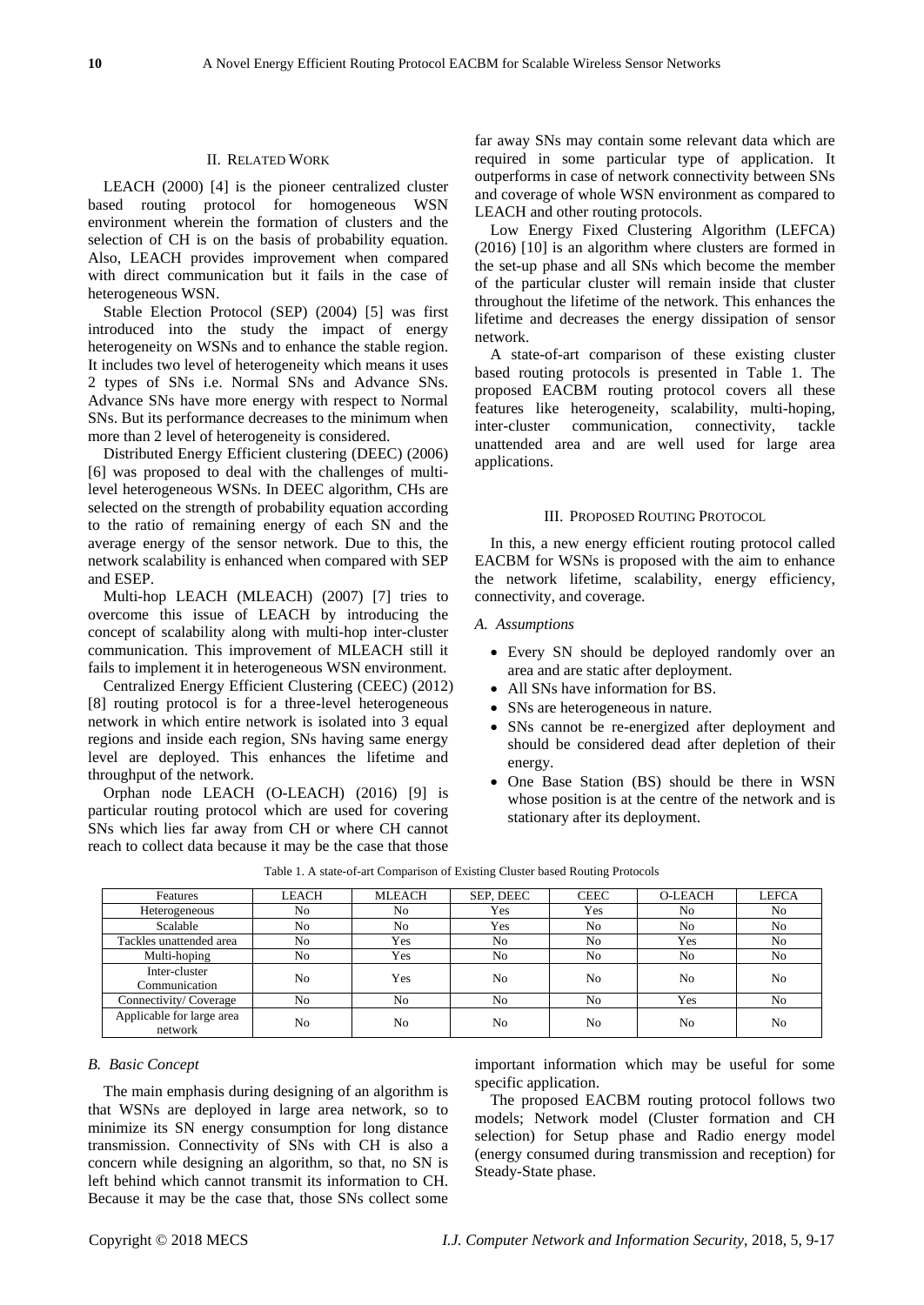## *1) Network Model*

It mainly focuses on the formation of clusters and selection of CH. The network may be defined as a square field in which SNs are uniformly distributed randomly and they became static after its deployment. After that SNs start collecting data from the field according to its sensing features and transmit it to BS.

The basic architecture for proposed approach is as shown below (Fig. 1). Here, all SNs are randomly deployed in network field area and then clusters are formed. There may be the case that some SNs have not joined any cluster due to their far away location. So to cover those SNs, sub-clusters have created. After that data transmission takes place between SNs and CH and then from CH to BS which is explained in detail in the following sections.



Fig.1. EACBM Routing Protocol Architecture

The steps followed by EACBM protocol are illustrated in Fig. 2.

The flowchart for EACBM protocol scheme is shown in Fig. 3 having two phases; Setup phase and Steady-state phase.

# *Setup phase*

In the Setup phase, clusters are formed and a CH is selected for each round. In EACBM protocol; the Setup phase is a little bit different from other cluster based routing protocols in terms of probability equation. It assumes three level heterogeneous WSN containing three different types of SNs having different energy level. SNs are classified into Advance, Intermediate and Normal SNs having  $E_0(1 + \alpha)$ ,  $E_0(1 + \beta)$  and  $E_0$  amount of initial energy respectively and are randomly deployed in the network field. So, the total initial energy of 3 level heterogeneous WSNs is given by:  $E_{total} = E_{adv} + E_{int}$  + Enrm.

Each SN generate a random number which lies between 0 and 1 and if that randomly generated number is less than EACBM threshold value; only then, in that case, that particular SN will be elected ad CH for that particular round. The new threshold value is given by:

$$
T(n_Z) = \begin{cases} \frac{P_Z}{1 - P_Z(r * mod(1/p_Z))} * [S(i).E] & \text{if } n \in G^Z\\ 0 & \text{otherwise} \end{cases}
$$
(1)

 $P<sub>Z</sub>$  is the optimal number of CHs, Z can be Normal (nrm) SNs, Intermediate (int) SNs or Advance (adv) SNs, r means the count of current round, [S(i).E] is current energy of SN and it suggests that high-energy SN should be CH with respect to low energy SNs, G is the set of SNs that had not been selected as CH in the last round P rounds.

As three types of SNs are used, so the reference value for each SN should be specified according to its initial value of energy. So, the probability equation of all three types of SNs should be different and is as follows: i.e.



Fig.2. Steps Followed by EACBM Routing Protocol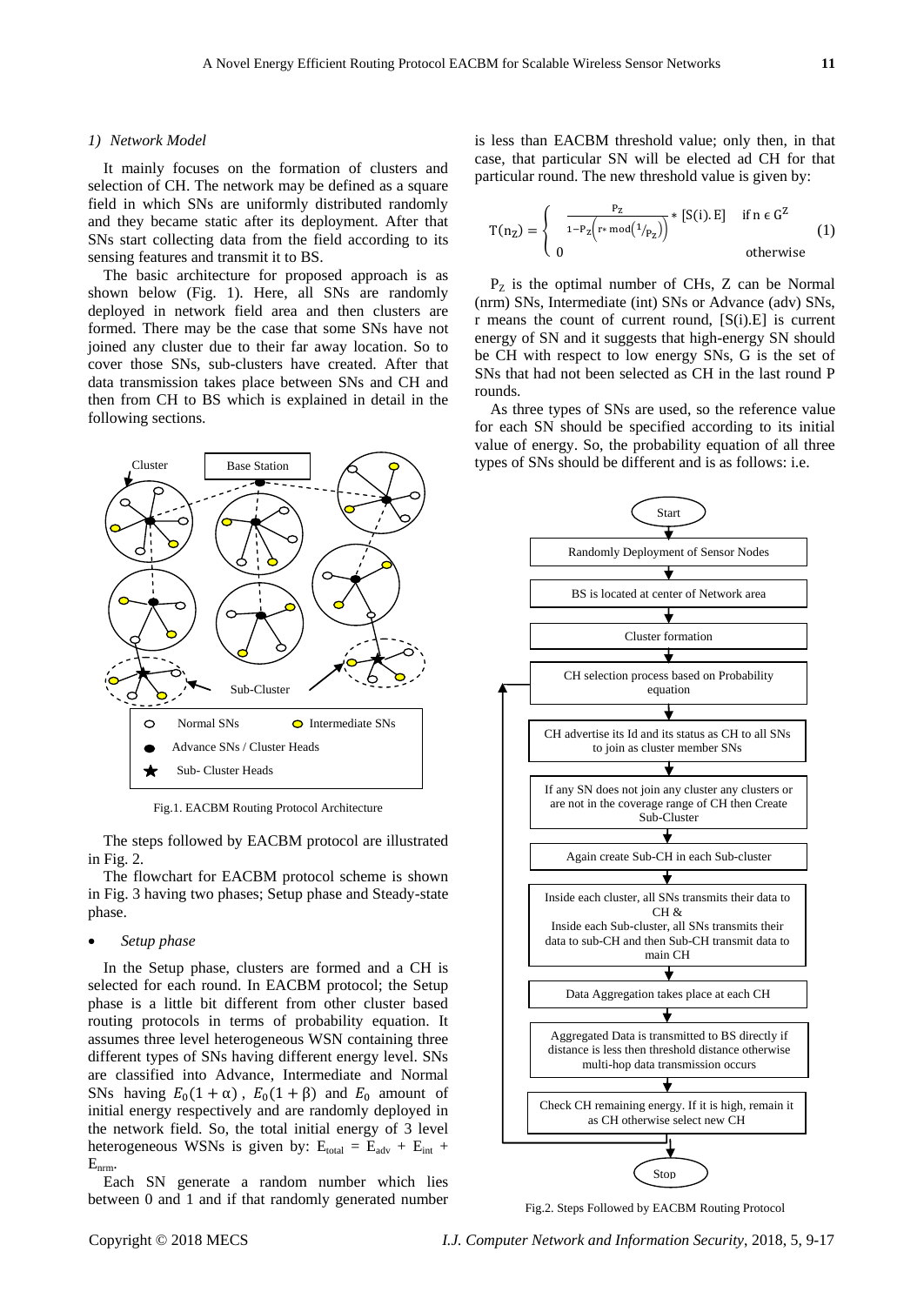

Fig.3. Set up Phase and Steady-state Phase of EACBM Protocol

P<sub>nrm</sub>, P<sub>int</sub> and P<sub>adv</sub> for Normal, Intermediate and Advance SNs respectively are:

$$
P_{nrm} = \frac{P_{\rm opt}}{1 + \alpha.m + x.\beta} \tag{2}
$$

$$
P_{int} = \frac{P_{opt}(1+\beta)}{1+\alpha.m+x,\beta}
$$
 (3)

$$
P_{\text{adv}} = \frac{P_{\text{opt}}(1+\alpha)}{1+\alpha \cdot m + x \cdot \beta} \tag{4}
$$

P<sub>opt</sub> is the optimal election probability of SN to be CH. α is the energy factor for the Advanced SNs and β is the energy factor Intermediate SNs. With the addition of different energy level of SNs, the new epoch of network will be  $\frac{1}{P_{opt}}$ .  $(1 + \alpha.m + x.\beta)$ . And the number of Normal, Intermediate and Advance SNs will be n.(1-mx), n.x and n.m respectively.

Once CH is selected, it broadcasts its status of being CH for current round using CSMA MAC protocol. Every SN starts to join CH which lies in its RSSI range which is provided by CH during its cluster formation phase. Then every SN starts sending a message to CH that they want to be the member of that cluster. Finally, CHs generates a TDMA schedule so that every member SN of each cluster can impart their data. This TDMA frame size depends upon the number of member SNs present in particular cluster. Every CH then generates a CDMA code and distributes it to its member SNs so that no inter-cluster interference can be minimized.

Nevertheless, in any round, there may be some SNs which have not attached with any CH because it lies far away from the reach of CH or which cannot be covered in any cluster. In that reason, a new Sub-cluster is created whose aim is to cover these kinds of outside SNs because it might be the case that those outside SNs provide some relevant information which is of great importance in some particular application. So, a Sub-CH is formed in that Sub-cluster which is positioned at the intermediate distance between cluster member SNs and far away outside SNs present in Sub-cluster.

Once clusters and Sub-clusters are created and TDMA schedule frame gets fixed, all cluster and sub-cluster member SNs starts sensing and collecting the data.

## *2) Radio Energy Model*

The Radio energy model defines the amount of energy dissipated during transmitting and receiving of information. Following are the equations that authors used for both free space propagation and multipath propagation in their work for calculating the energy dissipation during transmitting  $(E_{TX})$  and receiving  $(E_{RX})$ of K-bit of message over a distance of d [4, 5, 11, 14]. The amount of energy used for free space model is proportional to  $d^2$  (if  $d \le d_0$ ) and for multipath model is proportional to  $d^4$  (if  $d > d_0$ ) because the transmitting signal follows different paths to reach BS.

$$
E_{TX}(K,d) = \begin{cases} K.E_{elec} + K.E_{fs}.d^2 & \text{if } d \le d_0\\ K.E_{elec} + K.E_{mp}.d^4 & \text{if } d > d_0 \end{cases}
$$
 (5)

Eelec is the energy required per bit to active the transmitter or the receiver circuit,  $\mathcal{E}_{fs}$  and  $\mathcal{E}_{mp}$  are energy required for amplification of transmitter amplifier model i.e. free space or multipath model respectively.

By equating the equations of  $E_{TX}(K, d)$  at  $d = d_0$ 

$$
d_0 = \sqrt{\frac{\varepsilon_{\text{fs}}}{\varepsilon_{\text{mp}}}}
$$
 (6)  
 
$$
d0 = \varepsilon f \text{semp}
$$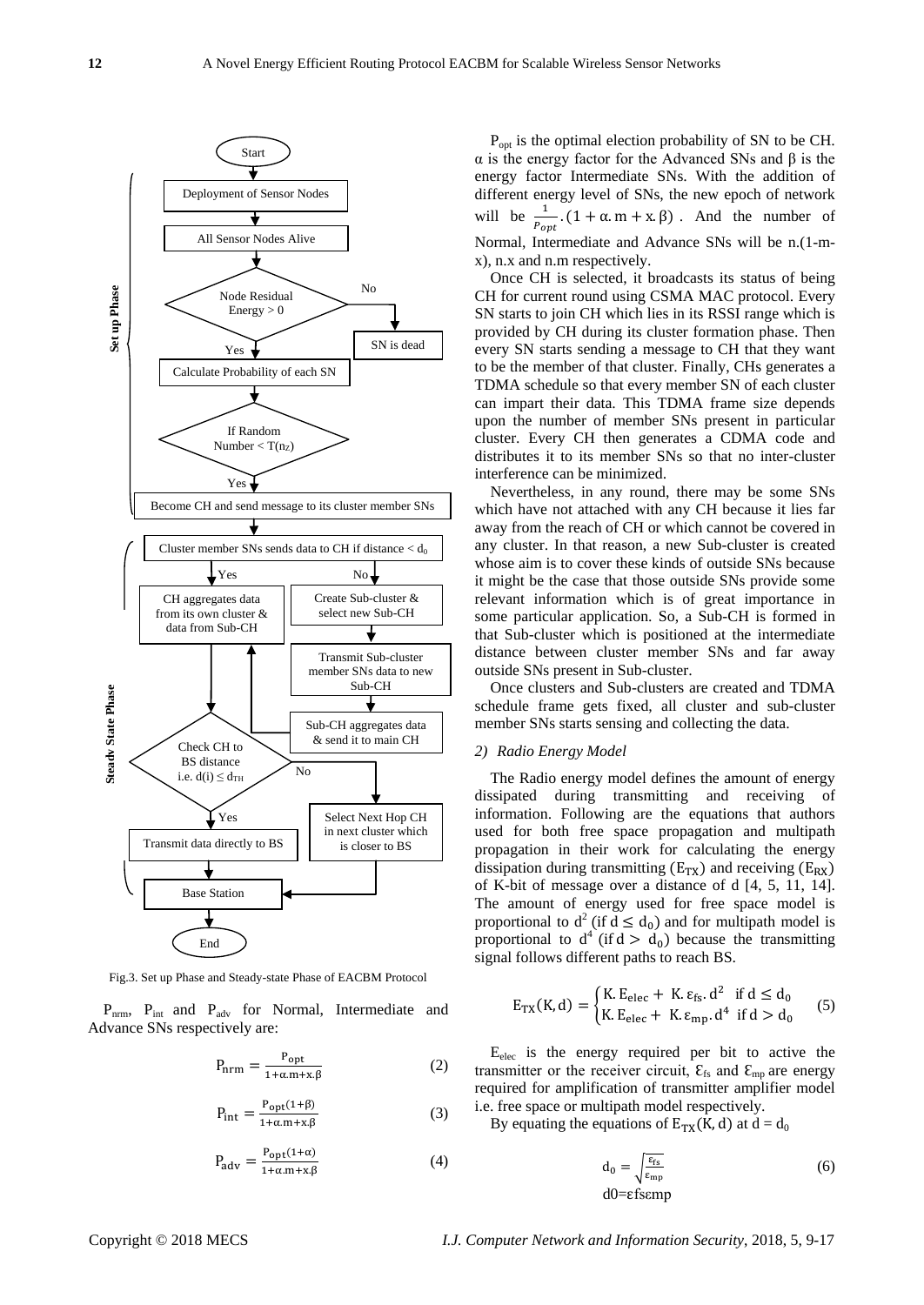Here,  $d_0$  is threshold distance which specifies the propagation transmission distance from the direct path to multi-path model. If transmission distance is lesser than the threshold distance  $(d_0)$  then the free space model is used otherwise, the multipath model is used.

The amount of energy consumed for receiving K-bit of message is calculated by:

$$
E_{RX}(K) = K.E_{elec}
$$
 (7)

#### *Steady State phase*

In this phase, actual data transmission takes place between CH and BS. All SNs after collecting their data forward it to the CH. Like in Sub-cluster, its entire member SNs transfers their data to sub-CH which furthers forward this data by combines its own data with the collected data to the main CH. Each CH of every cluster starts combining and aggregating the data of sub-CH with their own collected data of member SNs. And finally, this aggregated data is transferred to the BS.

But before forwarding the aggregated data to the BS, CHs have to check; are they lie far way from BS or near to BS. If the distance (di) is less than threshold distance  $(d<sub>TH</sub>)$  in that case CH forwards the data directly to BS or free space model is used but if not, then CH has to select next CH which lies close to it. This information of next closest CH is obtained from BS. In this way, CH forwards its data to next hop CH to next hop CH until data reaches the BS. During this steady phase, the residual energy of CH is also calculated after every round so that high residual energy SN will be CH for next round. And this whole process continues until all SNs are dead.

#### IV. SIMULATION AND RESULTS

In this section, the performance evaluation of the proposed protocol is done using MATLAB and their different performance metrics are explored in the presence of energy heterogeneity by comparing it with SEP, LEACH, CEEC and LEFCA routing protocol.

# *A. Simulation Set up*

The deployments of SNs in WSNs are arranged by MATLAB simulator is shown in Figure 4.

In the simulation scenario, 3 different networks scaling of sizes are considered; 1) Having 1000 SNs uniformly deployed in network area over  $100*100m^2$ ; 2) Having 1000 SNs uniformly deployed in network area over 500\*500m<sup>2</sup> and 3) Having 1000 SNs uniformly deployed in network area over  $1000*1000m^2$ .

The various parameters used for simulation setup are listed in Table 2 [12, 13].

## *B. Results and Discussion*

Performance metrics chosen for above scenarios are Network lifetime, Packets transmitted to BS, Number of CHs per round, and Number of Dead Nodes per round for WSN.

Table 2. Parameter Settings

| Parameter                                                | Scenario 1                         | Scenario<br>2                      | Scenario 3                                |  |
|----------------------------------------------------------|------------------------------------|------------------------------------|-------------------------------------------|--|
| Network Area<br>Dimensions $(M \times N)$                | 100m x<br>100 <sub>m</sub>         | 500m x<br>500 <sub>m</sub>         | 1000m x<br>1000m                          |  |
| Number of SNs (n)                                        | 1000                               | 1000                               | 1000                                      |  |
| Rounds (r)                                               | 10000                              | 10000                              | 10000                                     |  |
| Electronic energy<br>(E <sub>elec</sub> )                | $50$ nJ / bit                      | $50$ nJ / bit                      | $50$ nJ / bit                             |  |
| Data aggregation                                         | $5 \mathrm{nJ} / \mathrm{bit} /$   | $5 \text{ nJ}$ / bit /             | $5 \mathrm{nJ} / \mathrm{bit} /$          |  |
| energy (EDA)                                             | message                            | message                            | message                                   |  |
| Initial energy $(E_0)$                                   | $0.5$ J                            | $0.5$ J                            | $0.5$ J                                   |  |
| Size of the message (k)                                  | 4000 bits                          | 4000 bits                          | 4000 bits                                 |  |
| Probability (P <sub>opt</sub> )                          | 0.05                               | 0.05                               | 0.05                                      |  |
| Friss free space $(\mathcal{E}_{fs})$                    | $10$ pJ $/$ bit<br>/m <sup>2</sup> | $10$ pJ $/$ bit<br>/m <sup>2</sup> | $10 \text{ pJ}$ / bit /<br>m <sup>2</sup> |  |
| Friss multi-path $(\mathcal{E}_{mp})$                    | $0.0013$ pJ $/$<br>bit / $m4$      | $0.0013$ pJ<br>/ bit / $m4$        | $0.0013$ pJ $/$<br>bit / $m4$             |  |
| Energy level for<br>Advance nodes (a)                    | 3                                  | 3                                  | 3                                         |  |
| Energy level for<br>Internediate nodes (b)               | 1.5                                | 1.5                                | 1.5                                       |  |
| % of nodes to be<br>Advanced and<br>Internediate $(m,x)$ | 0.2, 0.3                           | 0.2, 0.3                           | 0.2, 0.3                                  |  |
| <b>BS</b> Location                                       | (50, 50)                           | (250, 250)                         | (500, 500)                                |  |

#### *1) Network Lifetime of Nodes Per Rounds*

Network Lifetime may be defined as the time interval from the start of operation of SNs until the death of the last alive SN. As the energy of SNs is drained out, it cannot be used to communicate with each other anymore.

Fig. 4 (a), (b), (c) illustrates that EACBM outperforms the other existing protocols in terms of number of Alive SNs (i.e. Network Lifetime) per rounds for Small Scale Network (100m\*100m.), Medium Scale Network (500m\*500m.) and Large Scale Network (1000m\*1000m.) respectively because in LEACH, SEP, CEEC and LEFCA; single hop communication is used while in EACBM routing protocol multi-hop communication between CH and BS is used which results in less consumption of SNs energy. EACBM also performs better than others protocols when network area is increased. This improvement in network lifetime is due to efficient use of clustering method, awareness in terms of energy heterogeneity and using multi-hop pattern used for communication between CH and BS. So it performs better than others in large area network. For Small Scale network, the network lifetime of EACBM is 4%, 46%, 34% and 42% better than CEEC, LEFCA, SEP, and LEACH respectively; for Medium Scale network, the network lifetime of EACBM is 6%, 23%, 14% and 43% better than CEEC, LEFCA, SEP, and LEACH respectively and for Large Scale network, the network lifetime of EACBM is 49%, 71%, 72% and 73% better than CEEC, LEFCA, SEP, and LEACH respectively. The Stability period (time interval from the start of network operation until the death of first SN) of EACBM is also better as compared to LEACH, SEP, CEEC, and LEFCA in all three scenarios.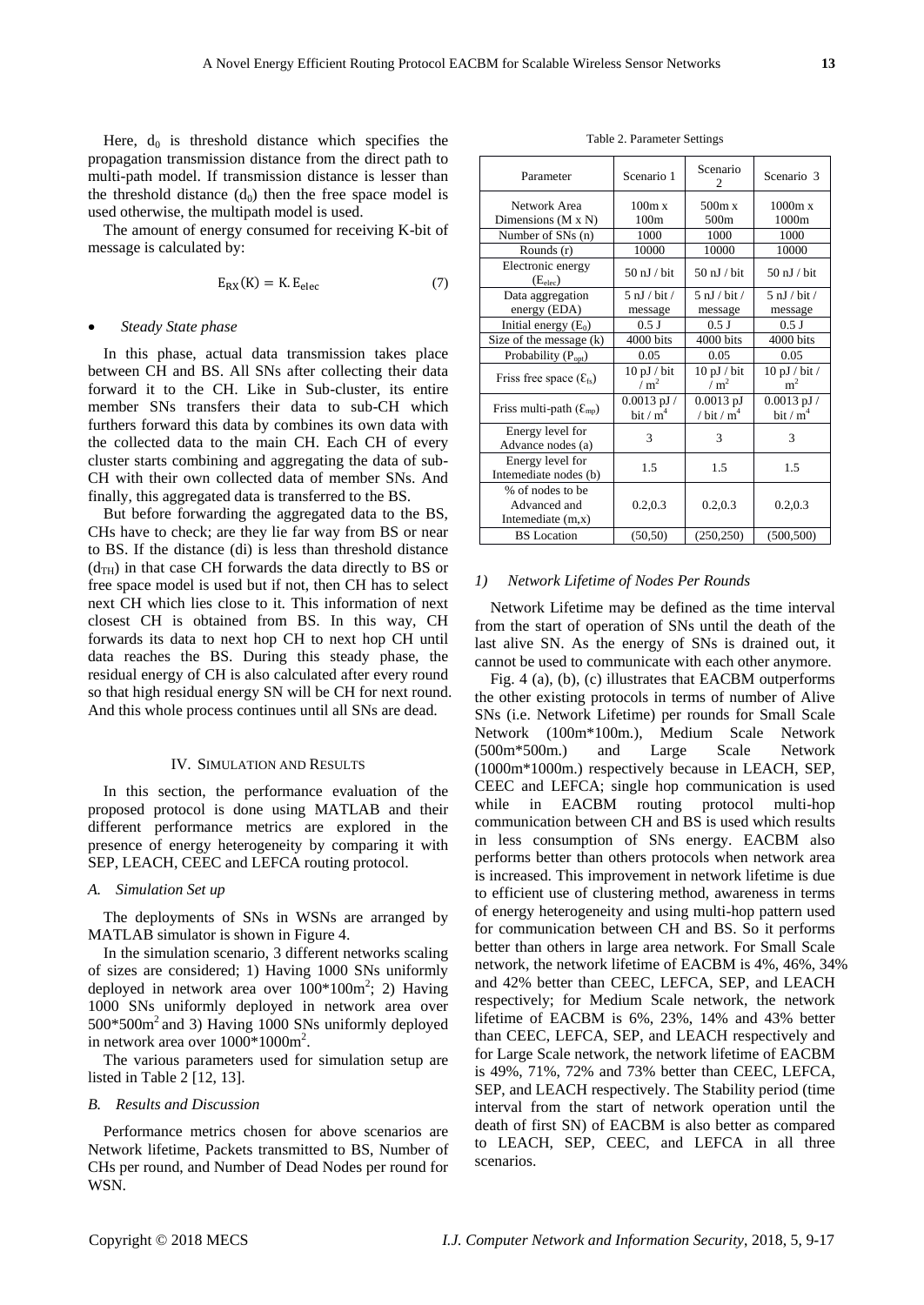

Fig.4. (a). The Network Lifetime for EACBM, SEP, LEACH, CEEC and LEFCA per-rounds for Small Scale Network (100m\*100m.)



Fig.4. (b). The Network Lifetime for EACBM, SEP, LEACH, CEEC and LEFCA per-rounds for Medium Scale Network (500m\*500m.)



Fig.4. (c). The Network Lifetime for EACBM, SEP, LEACH, CEEC and LEFCA per-rounds for Large Scale Network (1000m\*1000m.)

The performance degradation of LEACH is also due to the fact that it treats all SNs equally without any energy discrimination. SEP performs better than LEACH due to its SNs initial energy discrimination. Due to the smart determination of CH in LEFCA, it performs better than LEACH and SEP. While in CEEC, the cluster formation is centralized and the deployment of SNs is also planned, so that's why its performance is better than LEACH, SEP, and LEFCA. But EACBM outperforms all of them.

Table 3 shows the statistical value comparison between EACBM, CEEC, LEFCA, SEP and LEACH routing protocol under the three scenarios, which is from the simulation results.

| Protocols                                      | Stability<br>period<br>round | In-stability<br>period round | Network<br>Lifetime<br>round |  |  |  |  |
|------------------------------------------------|------------------------------|------------------------------|------------------------------|--|--|--|--|
| Scenario of Small Scale Network (100m*100m.)   |                              |                              |                              |  |  |  |  |
| <b>EACBM</b>                                   | 1-1258                       | 1259-4563                    | 1-4563                       |  |  |  |  |
| <b>CEEC</b>                                    | 1-1724                       | 1725-4353                    | 1-4353                       |  |  |  |  |
| <b>LEFCA</b>                                   | 1-1162                       | 1163-2454                    | 1-2454                       |  |  |  |  |
| <b>SEP</b>                                     | 1-1009                       | 1010-3024                    | 1-3024                       |  |  |  |  |
| <b>LEACH</b>                                   | $1 - 506$                    | 507-2663                     | 1-2663                       |  |  |  |  |
| Scenario of Medium Scale Network (500m*500m.)  |                              |                              |                              |  |  |  |  |
| <b>EACBM</b>                                   | 1-283                        | 284-4849                     | 1-4849                       |  |  |  |  |
| <b>CEEC</b>                                    | $1 - 113$                    | 114-4627                     | 1-4627                       |  |  |  |  |
| <b>LEFCA</b>                                   | $1 - 89$                     | 90-3743                      |                              |  |  |  |  |
| <b>SEP</b>                                     | $1 - 68$                     | 69-2824                      | 1-2824                       |  |  |  |  |
| <b>LEACH</b>                                   | $1 - 13$                     | 14-2738                      | 1-2738                       |  |  |  |  |
| Scenario of Large Scale Network (1000m*1000m.) |                              |                              |                              |  |  |  |  |
| <b>EACBM</b>                                   | $1 - 30$                     | 31-8403                      | 1-8403                       |  |  |  |  |
| <b>CEEC</b>                                    | $1 - 23$                     | 24-4266                      | 1-4266                       |  |  |  |  |
| <b>LEFCA</b>                                   | $1 - 17$                     | 18-2419                      | 1-2419                       |  |  |  |  |
| <b>SEP</b>                                     | $1 - 13$                     | 14-2319                      | 1-2319                       |  |  |  |  |
| <b>LEACH</b>                                   | $1 - 7$                      | 8-2289                       | 1-2289                       |  |  |  |  |

Table 3. Performance comparison between EACBM, CEEC, LEFCA, SEP and LEACH

# *2) Number of CHs per Round and Packets Transmitted to BS Per Rounds*

Fig. 5 (a), (b), (c) shows the number of CHs per round for Small Scale Network (100m\*100m.), Medium Scale Network (500m\*500m.) and Large Scale Network (1000m\*1000m.) respectively. Here as the network size is increased; protocols like LEACH, SEP, CEEC, and LEFCA are not performing well as compared to EACBM and less number of packets is transmitted to BS. In EACBM, the determination of CH is optimal and it provides continuous CH for each round due to which it consumes less energy as compared to others. Also for transferring information to BS, it uses nearby CH in a multi-hoping manner instead of transmitting directly to BS. Due to this, it provides high data rate as compared to SEP, LEACH, CEEC, and LEFCA. The performance degradation of LEACH and SEP is due to distributed nature of CHs selection and fails to provide the optimal number of CHs. Due to which it shows the negative impact on the handling of network traffic and results in the loss of packets due to insufficient TDMA slots. CEEC performs better than LEACH, SEP, and LEFCA because up to some extent it provides the optimal number of CHs for each round.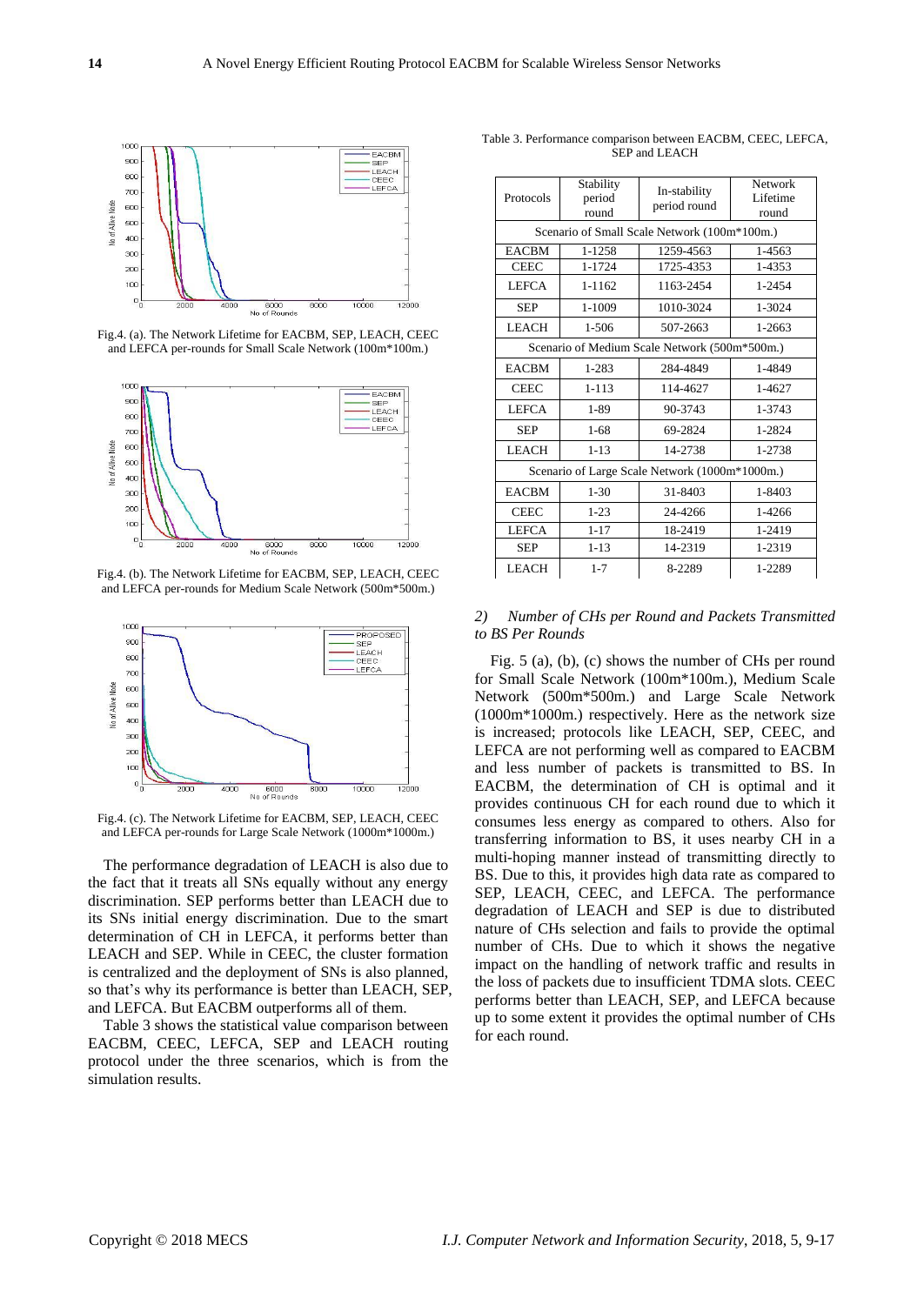

Fig.5. (a). Number of CHs for EACBM, SEP, LEACH, CEEC and LEFCA per-rounds for Small Scale Network (100m\*100m.)



Fig.5. (b). Number of CHs for EACBM, SEP, LEACH, CEEC and LEFCA per-rounds for Medium Scale Network (500m\*500m.)



Fig.5. (c). Number of CHs for EACBM, SEP, LEACH, CEEC and LEFCA per rounds for Large Scale Network (1000m\*1000m.)

Fig. 6 (a), (b), (c) illustrated the number of packets transmitted to BS per round for Small Scale Network (100m\*100m.), Medium Scale Network (500m\*500m.) and Large Scale Network (1000m\*1000m.) respectively during network lifetime and it is important to determine this for quality of every protocol because it delivers the actual data gathered and transmitted to the BS. A number of packets received at the BS are high in EACBM over the number of rounds in all three settings as compared to LEACH, SEP, CEEC, and LEFCA. This is due to the selection of CH in EACBM which have a uniform number of CHs in every round whereas, in case of others, the number of CHs selection per round becomes unstable after the death of first SN in the network.



Fig.6. (a). Packets transmitted to BS for EACBM, SEP, LEACH, CEEC and LEFCA per-rounds for Small Scale Network (100m\*100m.)



Fig.6. (b). Packets transmitted to BS for EACBM, SEP, LEACH, CEEC and LEFCA per-rounds for Medium Scale Network (500m\*500m.)



Fig.6. (c). Packets transmitted to BS for EACBM, SEP, LEACH, CEEC and LEFCA per rounds Large Scale Network (1000m\*1000m.)

# *3) Number of Dead SNs Per Rounds*

As the number of rounds increases, the number of participants of active SNs decreases due to exhaustion of their energy and they became dead. The increase in the number of dead SNs means increment in the rate of instability period as the operation of network proceeds. Fig. 7 (a), (b), (c) shows the number of dead SNs per round for Small Scale Network (100m\*100m.), Medium Scale Network (500m\*500m.) and Large Scale Network (1000m\*1000m.) respectively. Here the number of dead SNs is very high in case of LEACH, SEP, CEEC, and LEFCA as a number of rounds reaches to 2000th round. But in case of EACBM, very less number of SNs is dead as compared to other existing routing protocols as a number of rounds increases which results in the improvement of WSN performance as the passage of network operation. The other important point is that the instability of EACBM starts at a later stage for large area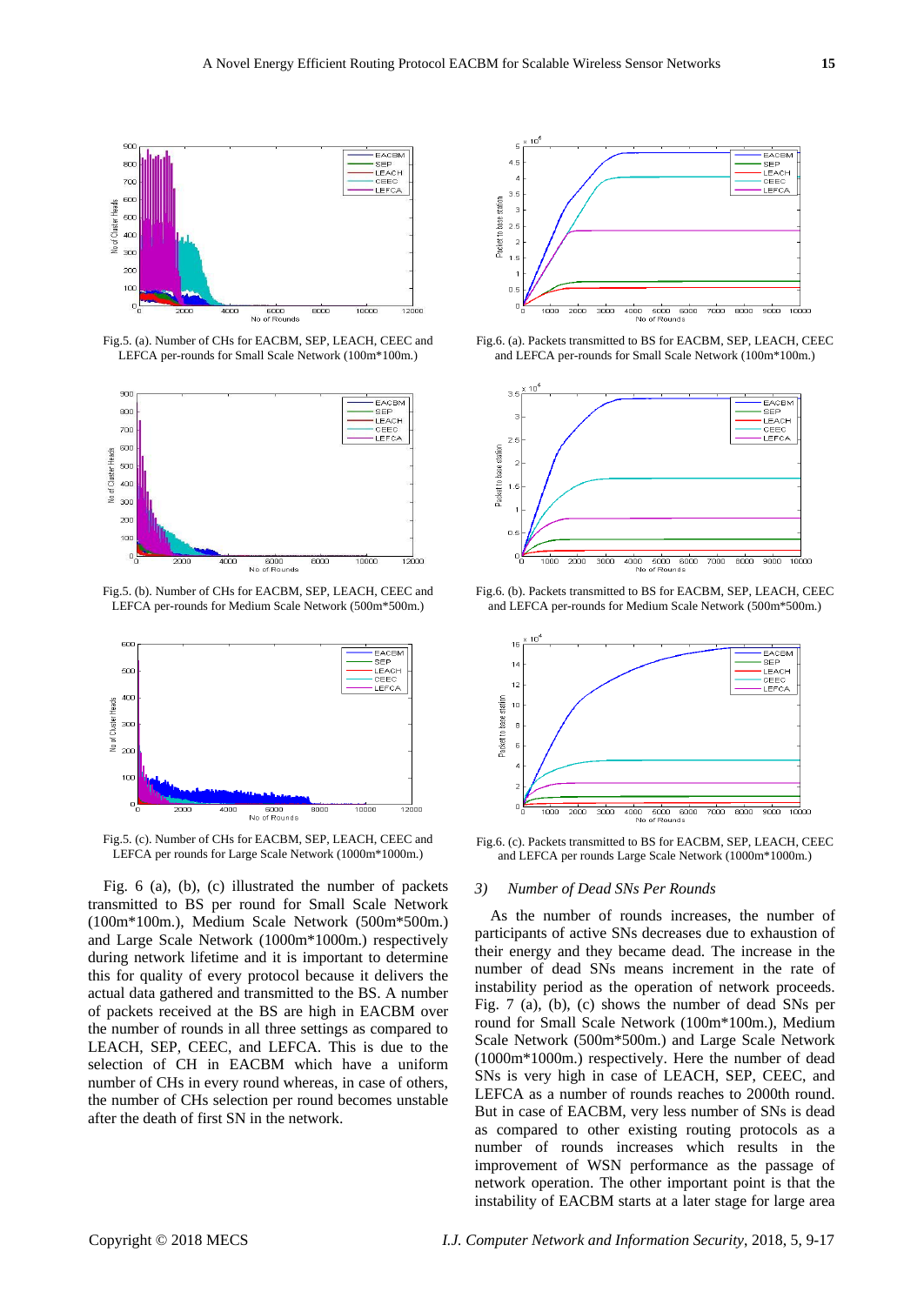network as compared to LEACH, SEP, CEEC, and LEFCA. So, EACBM is more resilient and it sends collected data to the network field for more number of rounds.



Fig.7. (a). Number of Dead SNs for EACBM, SEP, LEACH, CEEC and LEFCA per-rounds for Small Scale Network (100m\*100m.)



Fig.7. (b). Number of Dead SNs for EACBM, SEP, LEACH, CEEC and LEFCA per-rounds for Medium Scale Network (500m\*500m.)



Fig.7. (c). Number of Dead SNs for EACBM, SEP, LEACH, CEEC and LEFCA per rounds for Large Scale Network (1000m\*1000m.)

## V. CONCLUSION

This paper proposes EACBM routing protocol for three-level heterogeneous networks for improving the energy efficiency, network lifetime, scalability and coverage of WSNs. Here, a novel method for CH selection is adopted so that only high-energy SN should have more possibility to be CH as compared to others SNs in the current round. Energy dissipation of SNs is greatly reduced by using the concept of both multihoping and clustering together for transferring data to the destined place. It shows better results for heterogeneous WSNs when compared with homogeneous WSNs.

The performance of EACBM routing protocol is compared with LEACH, SEP, CEEC and LEFCA and the simulation results show that EACBM outperforms them in terms of network lifetime, stability, throughput and no. of dead nodes per round in all three different network sizes that are considered in the simulation settings. So, for applications (like military reconnaissance, environment monitoring, and medical services) in which energy efficiency and network lifetime of SNs is concerned, EACBM routing protocol is the better choice. As for our future work, we will analyze EACBM routing protocol more deeply with mobile SNs.

#### **REFERENCES**

- [1] Zheng, Jun, and Abbas Jamalipour. Wireless sensor networks: a networking perspective. John Wiley & Sons, 2009.
- [2] Rani, Shalli, Jyoteesh Malhotra, and Rajneesh Talwar. "Energy efficient chain based cooperative routing protocol for WSN." Applied soft computing 35 (2015): 386-397.
- [3] Singh, Ramnik, and Anil Kumar Verma. "Energy efficient cross layer based adaptive threshold routing protocol for WSN." AEU-International Journal of Electronics and Communications 72 (2017): 166-173.
- [4] Heinzelman, Wendi Rabiner, Anantha Chandrakasan, and Hari Balakrishnan. "Energy-efficient communication protocol for wireless microsensor networks." In System sciences, 2000. Proceedings of the 33rd annual Hawaii international conference on, pp. 10-pp. IEEE, 2000.
- [5] Smaragdakis, Georgios, Ibrahim Matta, and Azer Bestavros. SEP: A stable election protocol for clustered heterogeneous wireless sensor networks. Boston University Computer Science Department, 2004.
- [6] Jerbi, Wassim, Abderrahmen Guermazi, and Hafedh Trabelsi. "A novel clustering algorithm for coverage a large scale in WSN." arXiv preprint arXiv:1605.03079 (2016).
- [7] Xiangning, Fan, and Song Yulin. "Improvement on LEACH protocol of wireless sensor network." In Sensor Technologies and Applications, 2007. SensorComm 2007. International Conference on, pp. 260-264. IEEE, 2007.
- [8] Aslam, M., Tauseef Shah, Nadeem Javaid, A. Rahim, Z. Rahman, and Z. A. Khan. "CEEC: Centralized energy efficient clustering a new routing protocol for WSNs. In Sensor, Mesh and Ad Hoc Communications and Networks (SECON), 2012 9th Annual IEEE Communications Society Conference on, pp. 103-105. IEEE, 2012.
- [9] Jerbi, Wassim, Abderrahmen Guermazi, and Hafedh Trabelsi. "O-LEACH of routing protocol for wireless sensor networks." In Computer Graphics, Imaging and Visualization (CGiV), 2016 13th International Conference on, pp. 399-404. IEEE, 2016.
- [10] Cengiz, Korhan, and Tamer Dag. "Improving Energy-Efficiency of WSNs through LEFCA." International Journal of Distributed Sensor Networks 12, no. 8 (2016): 8139401.
- [11] Bara'a, A. Attea, and Enan A. Khalil. "A new evolutionary based routing protocol for clustered heterogeneous wireless sensor networks." Applied Soft Computing 12, no. 7 (2012): 1950-1957.
- [12] Tewari, Mamta, and Kunwar Singh Vaisla. "Performance Study of SEP and DEC Hierarchical Clustering Algorithm for Heterogeneous WSN." InComputational Intelligence